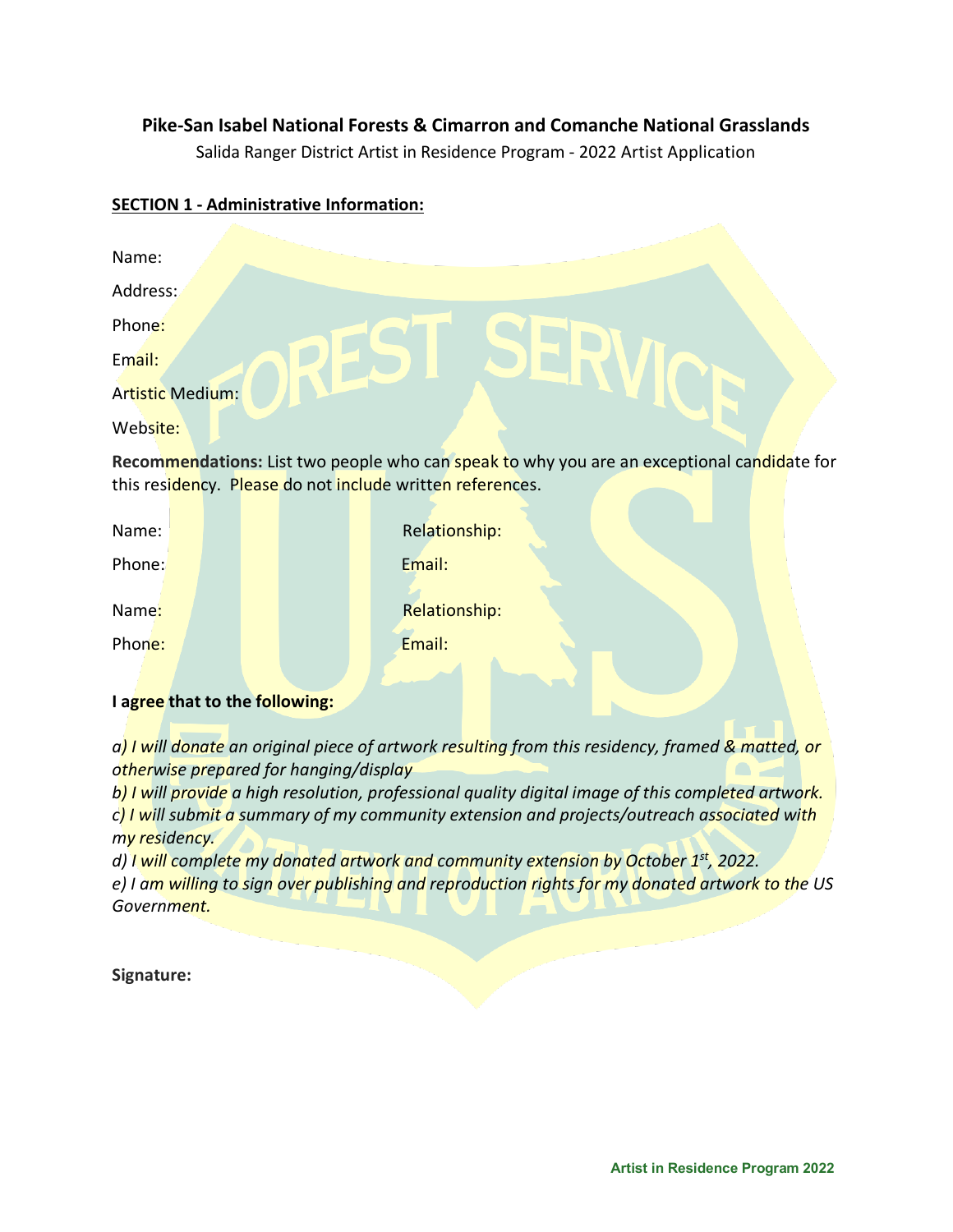**SECTION 2 - Statement of Purpose:** We are seeking artists interested in promoting and celebrating the Salida Ranger District on the PSICC and creating another avenue to communicate the importance of public lands in this country and the ongoing work to maintain the resource. In 750 words or less, address the following:

-Today's Forest Service employees work on a variety of fronts to educate the public, monitor visitor trends, address invasive weeds, and responding to the global challenges of climate change. As an artist in residence, you may work on projects connected to any issues facing our public lands. *Why is a public lands residency appealing to you? How do you see potential for your artwork and community extension to create dialogue about the issues facing our public lands? Insert your typed essay below (up to 750 words):*

**EXTIMENT OF AGRICUS** 

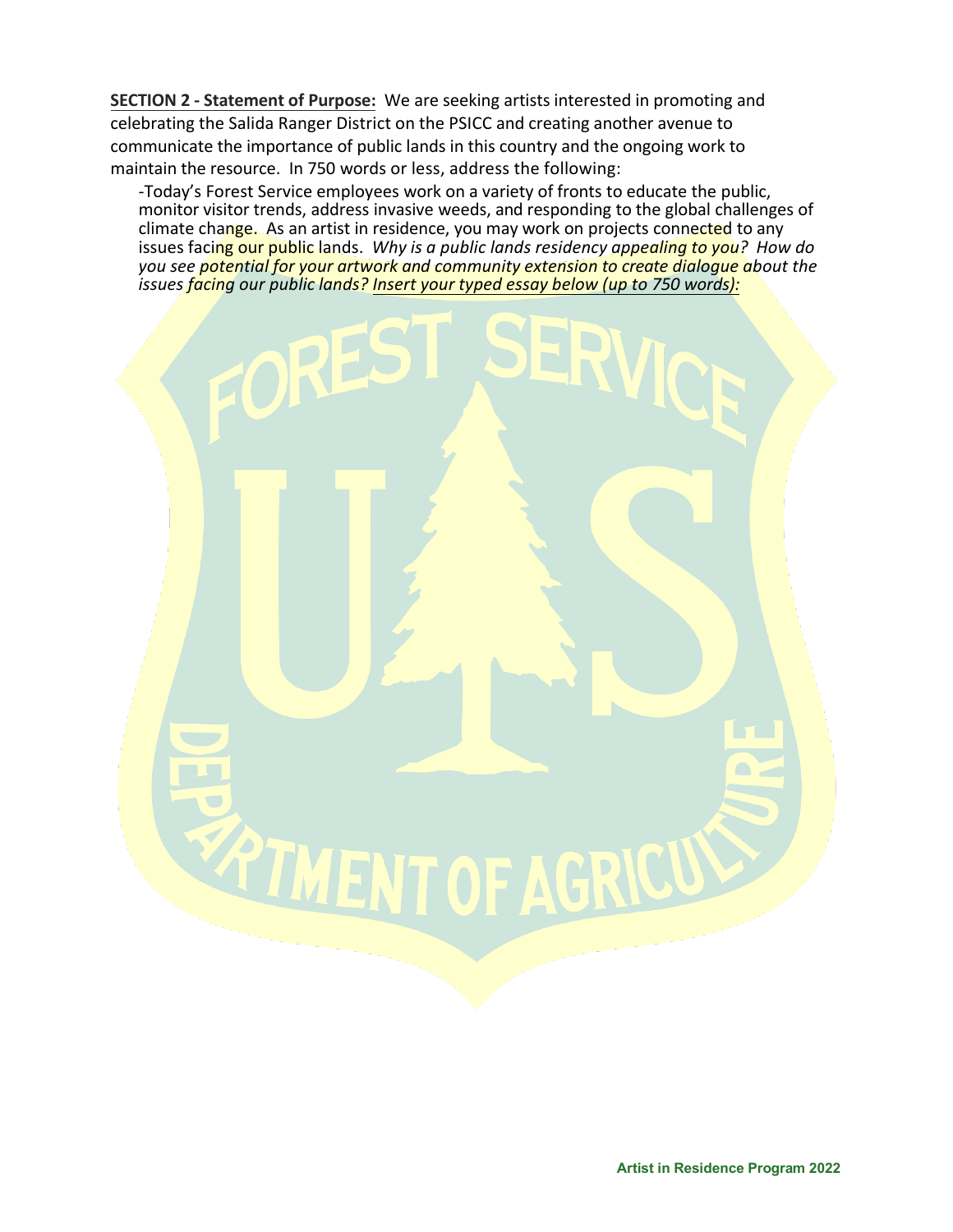**SECTION 3 - Artwork Donation and Extension Description:** In 1000 words or less, please provide a detailed description of your donated project *and* community extension:

-Describe your idea/s for donated artwork with as many details as possible, from concept to medium to how it will be finished and viewed. Additionally, let us know if you're willing to work with the Forest Service to develop an educational/promotional concept they're working on, and describe any ideas on how your artwork donation could be utilized as an educational/ promotional resource.

-The extension is to be a community event of your choice where you would share the experiences of your residency, as well as highlight the importance of public lands. It may be a public talk/slideshow, a workshop, an art opening, etc. Collaborative projects and programs that coordinate with local organizations are encouraged. The sky is the limit! *Insert your typed essay below (up to 1000 words):*